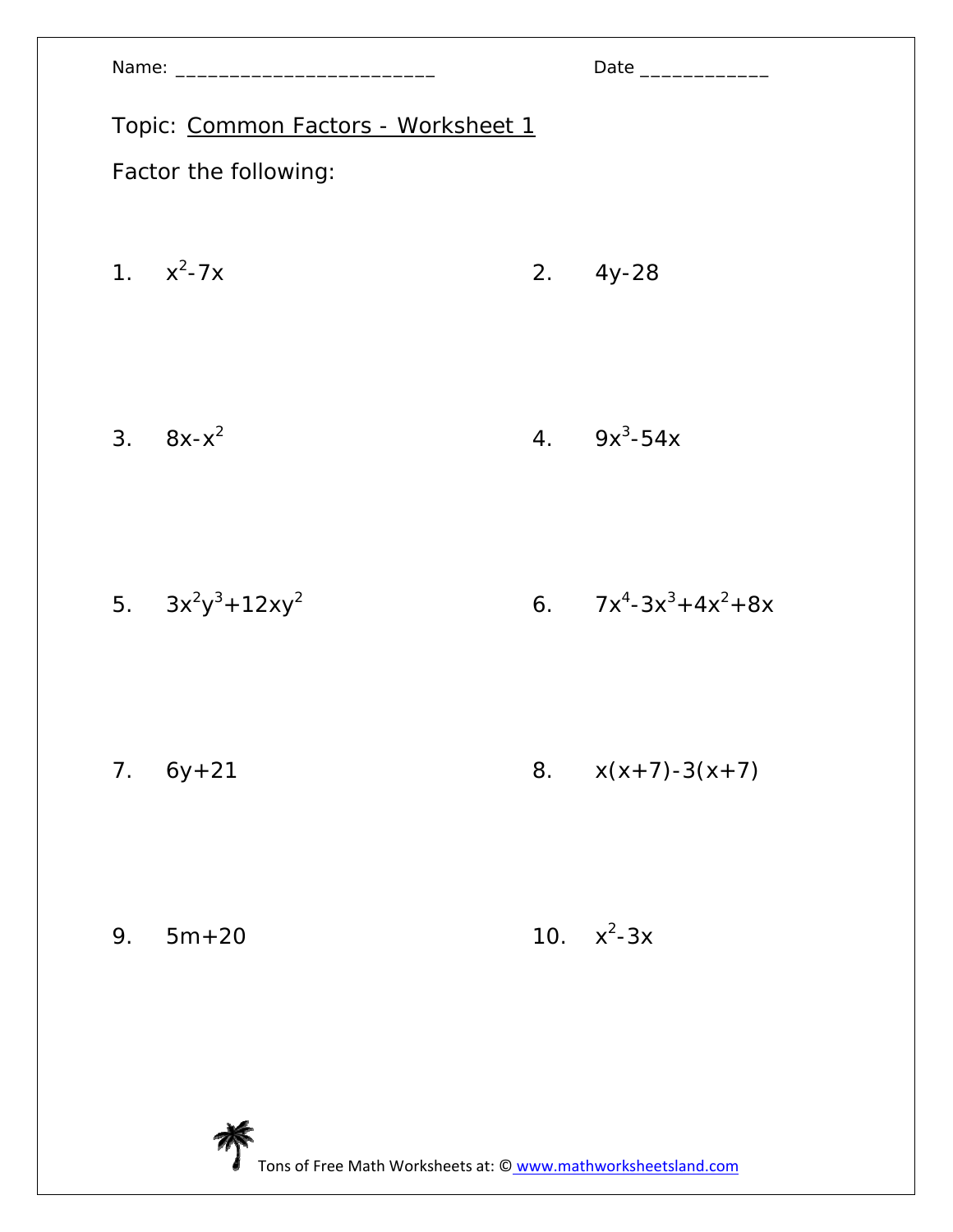|                                     | Date ______________ |                         |  |  |
|-------------------------------------|---------------------|-------------------------|--|--|
| Topic: Common Factors - Worksheet 2 |                     |                         |  |  |
| Factor the following:               |                     |                         |  |  |
| 1. $x^2-5x$                         |                     | $2. \quad 2y-14$        |  |  |
|                                     |                     |                         |  |  |
| 3. $3x-x^2$                         |                     | 4. $8x^3-24x$           |  |  |
|                                     |                     |                         |  |  |
| 5. $4x^2y^3 + 16xy^2$               |                     | 6. $6x^4-2x^3+8x^2+10x$ |  |  |
|                                     |                     |                         |  |  |
| $7.9y+18$                           |                     | 8. $x(x+5)-3(x+5)$      |  |  |
|                                     |                     |                         |  |  |
| 9.<br>$6m + 60$                     |                     | 10. $x^2-5x$            |  |  |
|                                     |                     |                         |  |  |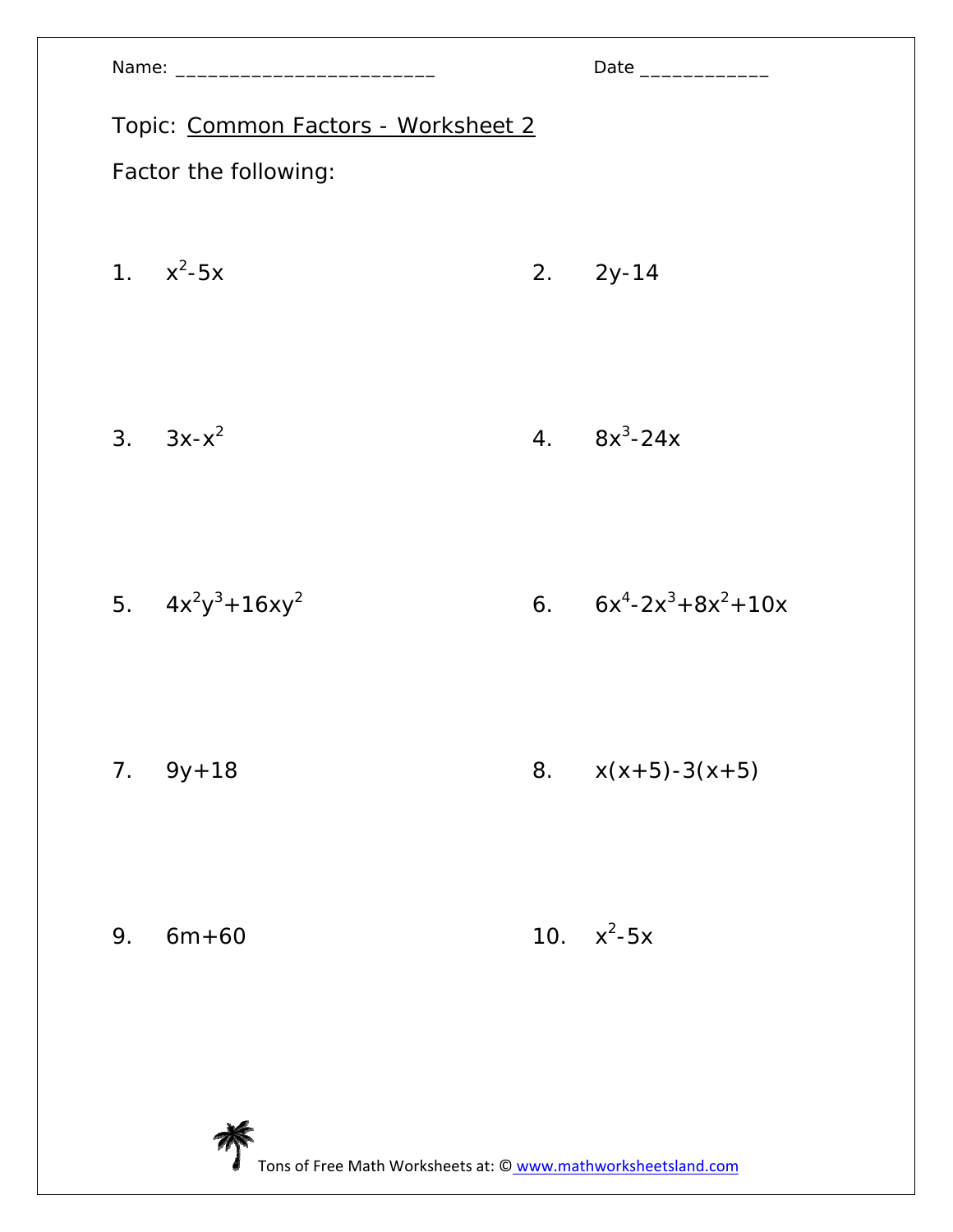|                                     |    | Date ______________    |  |  |
|-------------------------------------|----|------------------------|--|--|
| Topic: Common Factors - Worksheet 3 |    |                        |  |  |
| Factor the following:               |    |                        |  |  |
| 1. $x^2-8x$                         |    | 2. 5y-15               |  |  |
| 3. $7x-x^2$                         |    | 4. $6x^3-36x$          |  |  |
| 5. $4x^2y^3 + 20xy^2$               |    | 6. $3x^4-1x^3+4x^2+8x$ |  |  |
| $7.8y+32$                           | 8. | $x(x+8)-2(x+8)$        |  |  |
| 9.<br>$5m + 55$                     |    | 10. $x^2-6x$           |  |  |
|                                     |    |                        |  |  |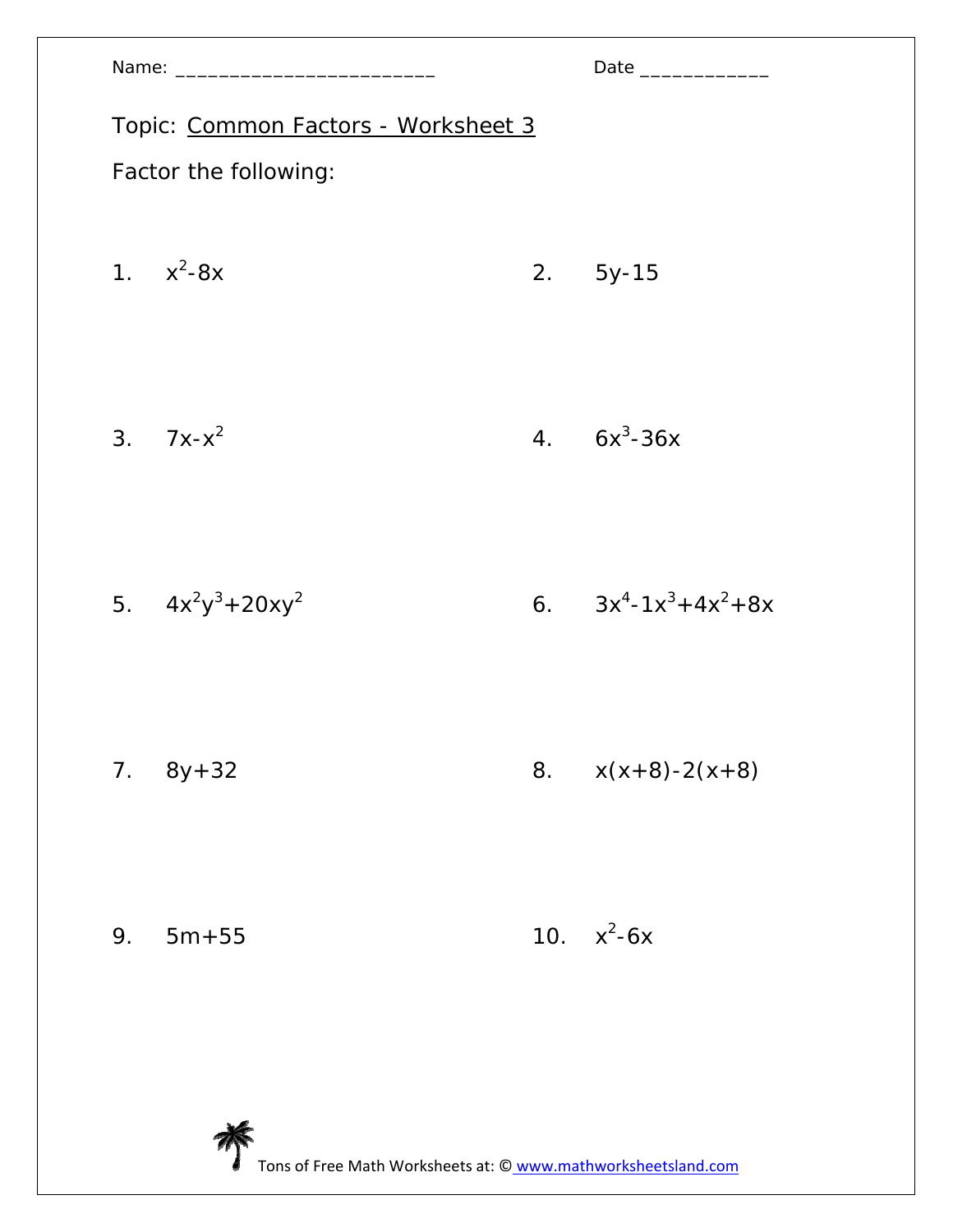|                                     |    | Date _____________     |  |  |
|-------------------------------------|----|------------------------|--|--|
| Topic: Common Factors - Worksheet 4 |    |                        |  |  |
| Factor the following:               |    |                        |  |  |
| 1. $x^2-4x$                         |    | $2.9y-27$              |  |  |
| 3. $2x-x^2$                         |    | 4. $3x^3-33x$          |  |  |
| 5. $7x^2y^3 + 35xy^2$               |    | 6. $7x^4-5x^3+6x^2+1x$ |  |  |
| $7.4y+16$                           | 8. | $x(x+4)-3(x+4)$        |  |  |
| 9.<br>$3m + 30$                     |    | 10. $x^2-8x$           |  |  |
|                                     |    |                        |  |  |